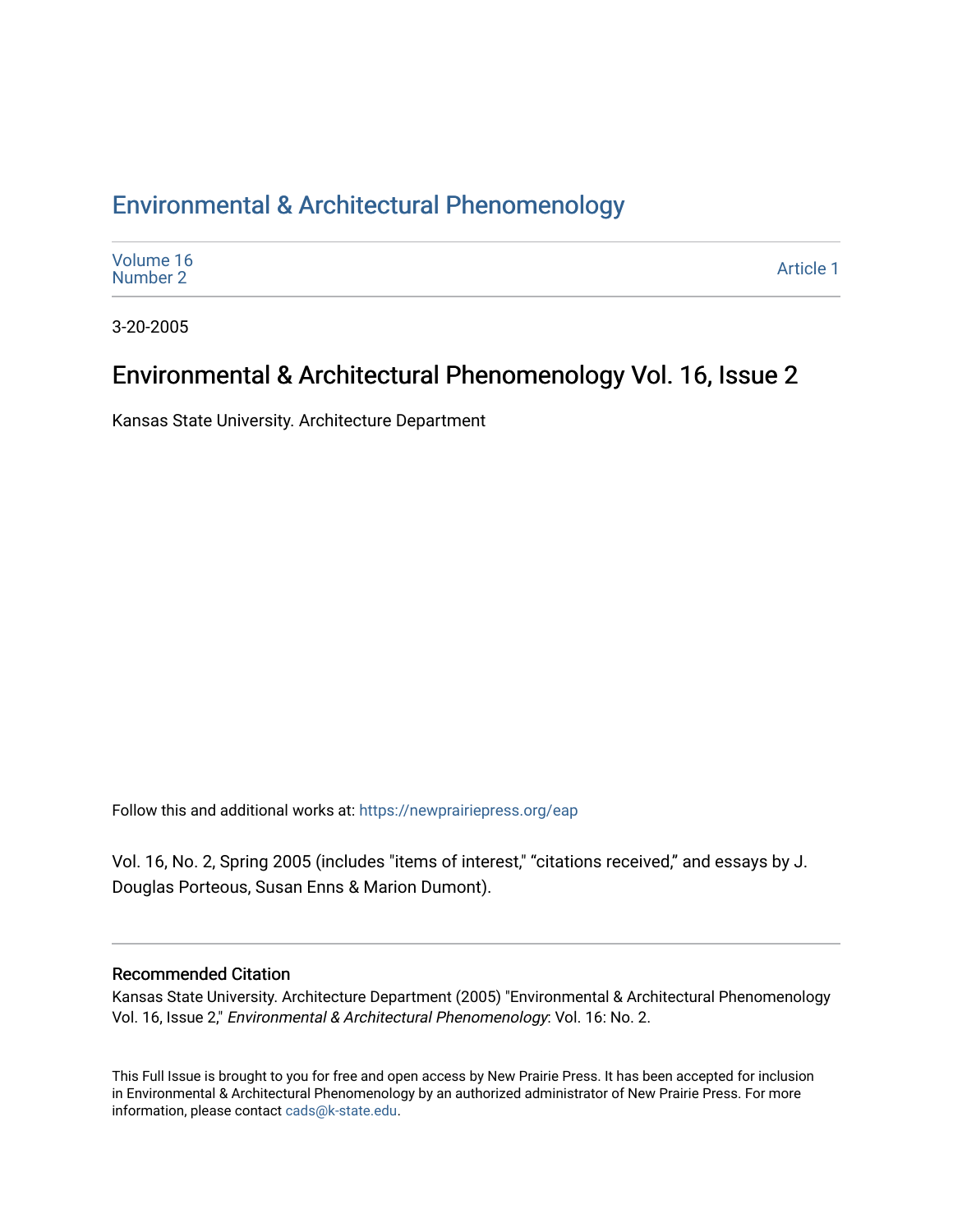

his issue begins with student Susan Enns' account of her recent summer visit to the central African country of the Democratic This issue begins with student Susan Enns' account of her recent summer visit to the central African country of the Democratic Republic of Congo, where her father grew up and her grandparents worked as missionaries. Next, geographer J. Douglas Porteous identifies four "environmental tangibles" that relate human beings to the environment. He asks *EAP* readers to respond with constructive comments, which we would be pleased to publish if they are sent our way.

 In her essay, doctoral student Marion Dumont summarizes work from her master's thesis on the significance of the place concept for understanding an industry that has sprung up in the Puget Sound region around the *geoduck*—a large clam with protruding siphons. Her work is a useful example of how the place theme can offer a way to bridge economic, regional, and sustainability concerns.

 Last, *EAP* editor David Seamon offers commentaries on three papers presented at the conference, "Renew the Face of the Earth: Phenomenology and Ecology." Besides Seamon, keynote speakers were philosopher David Abram, psychotherapist Andy Fisher, and philosopher Don Ihde.

The conference was held in March at Pittsburgh's Duquesne University and sponsored by Duquesne's Simon Silverman Phenomenology Center, one of the foremost repositories of phenomenological writings and research in the world. Some 80 people attended the two-day event, which was greatly encouraging because it focused on a theme—the crucial interconnections between ecological and existential concerns—that has only slowly begun to be seen as a pivotal means whereby phenomenological research can offer a major contribution toward a central real-world need: fostering environmental sustainability and creating better natural and human places.

Yet again we are running short of material for future issues. We are interested in citations, items of interest, reader news, reviews, commentaries, and full-length essays—normally, not more than 12 double-spaced pages. Please consider contributing. We can't publish *EAP* without your help!

*One of the many drawings in architect Paul Oliver's* Dwellings: The Vernacular House World Wide*—see "citations," p. 3. The drawing illustrates a* saré*—a communal compound for the semi-sedentary Fulani people of Bé in Northern Cameroon, Africa. This section shows "crop culture related to the river levels, soils, rainfall, and the distance of crops from the saré" (p. 39). We hope to review this book in a future issue.* 

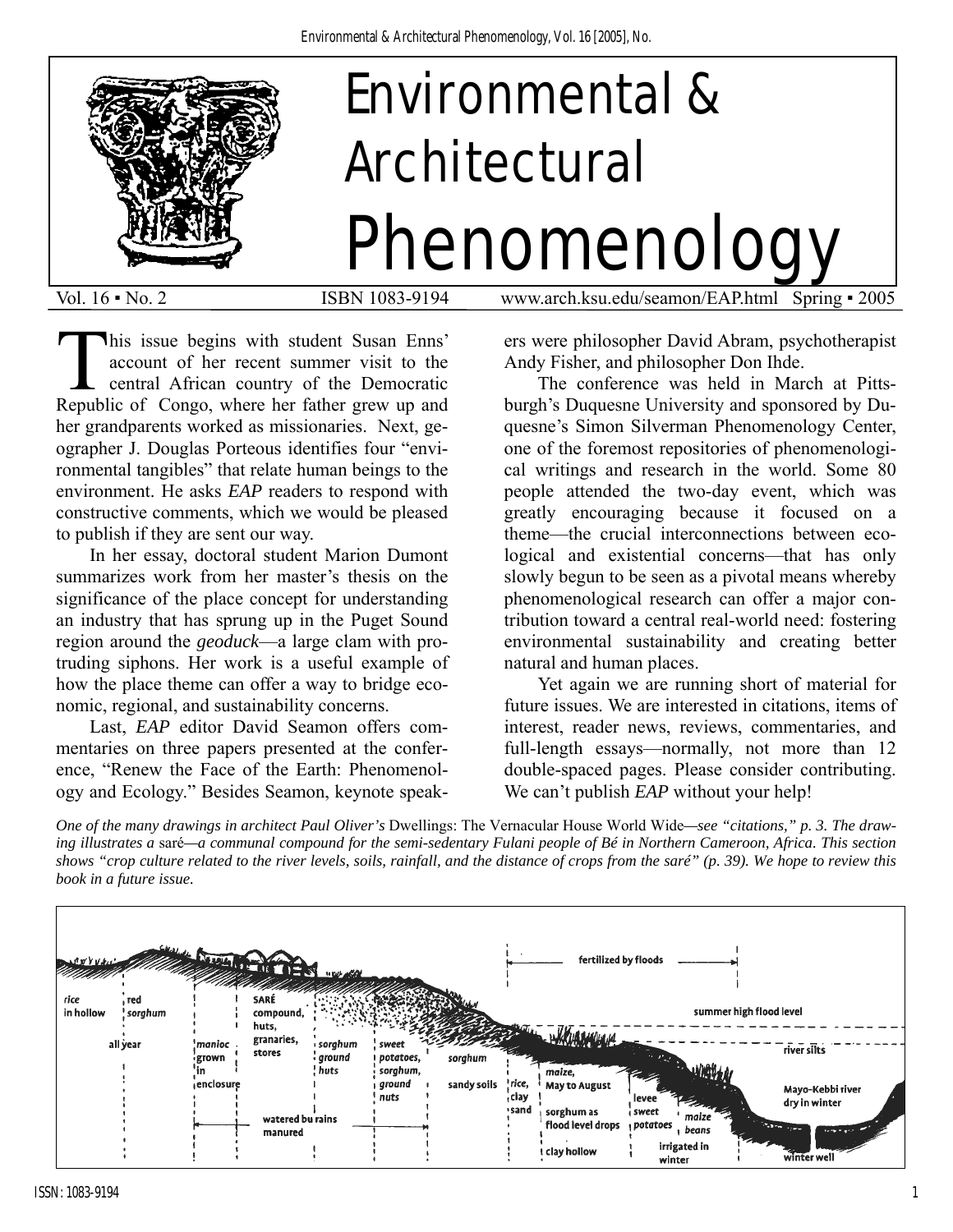## Donors, 2005

Since our last issue, the following readers have contributed more than the base subscription for 2005. Thank you all so much.

| David Adams        | John Cameron               |
|--------------------|----------------------------|
| Richard Capobianco | <b>Clare Cooper Marcus</b> |
| Matthew Day        | Alan Drengson              |
| Mindy Fullilove    | <b>Cathy Ganoe</b>         |
| Lynne Manzo        | Claudia Mausner            |
| Doug Paterson      | Carolyn Prorok             |
| Ted Relph          | Miles Richardson           |
| Hanalei Rozen      | Tom Saarinen               |
| John Sherry        | Sandy Sorlein              |
| Sandra Vitzthum    | Ian Wight                  |

## Items of Interest

The 16<sup>th</sup> annual **Environmental Writing Institute** will be held 25-28 May 2005 on the campus of the University of Montana, Missoula. Events include workshops, field trips, readings, and individual writing consultations. For more information, visit: [www.umt.edu/ewi.](http://www.umt.edu/ewi)

The 7<sup>th</sup> annual meeting of the **International Association for Environmental Philosophy** (IAEP) will be held in Salt Lake City, 22-24 October, immediately following the  $44<sup>th</sup>$  annual meetings of the **Society for Phenomenology and Existential Philosophy** (SPEP) and the **Society for Phenomenology and the Human Sciences** (SPHS), 20-22 October. Contact: Scott Cameron, Philosophy Dept., Loyola Marymount Univ., One LMU Dr., Suite 3600, Los Angeles, CA 90045-2659; [scameron@lmu.edu](mailto:scameron@lmu.edu). SPEP and SPHS information: [www.spep.org](http://www.spep.org/).

The **Nature Institute** will again sponsor courses on Goethean science during summer 2005. For further information: [www.natureinstitute.org.](http://www.natureinstitute.org/)

The 2005 **Jean Gebser Conference** will be held 27-29 October at Rice University in Houston, Texas. The conference theme is "Chaos and Order." Gebser was a Swiss philosopher and poet whose foundational work on the evolution of human consciousness and culture is said to be "among the  $20<sup>th</sup>$ century's finest contributions to our modern selfunderstanding." Contact: Prof. Philip Dalton, Dept. of Communication Studies, Stetson University, Deland FL 32720; [www.gebser.org](http://www.gebser.org/).

**Place Study** is a major part of the newly reorganized MS.Arch degree at the School of Architecture and Interior Design at the University of Cincinnati. The program emphasizes four key themes: Understanding places in their complexity; philosophical and phenomenological foundations in understanding environments; urban places; and theory and research approaches in Interior Design, Architecture and Urban Design. For further information, contact Dr. David Saile, MS.Arch Program Coordinator at: [david.saile@uc.edu](mailto:david.saile@uc.edu); [www.said.uc.edu.](http://www.said.uc.edu/)

## Citations Received

Alick Bartholomew, 2004. *Hidden Nature: The Startling Insights of Viktor Schauberger*. Edinburgh: Floris.

A useful overview and commentary on the unusual work of Austrian naturalist and hydrologist Viktor Schauberger (1885-1958), who developed a radical new vision of nature, energy, and technology. "His controversial credo was that humanity must begin, with humility, to study Nature and learn from it, rather than try to correct it. We have put the future of humanity at risk by the way we produce and consume energy. His aim was to liberate people from dependence on inefficient and polluting centralized energy resources and generation of power."

Stephanie E. Bothwell, Andrés M.Duany, Peter J. Hetzel, Steven W. Hurtt, & Dhiru A. Thadani, 2004. *Windsor Forum on Design Education: Toward an Ideal Curriculum to Reform Architectural Education*. Miami, FL: New Urban Press.

Edited transcriptions of a conference in which architectural educators reviewed "the underlying philosophies and structures of some well-known past and present models of architectural education and speculated on new ones." A major emphasis on New Urbanism and Classical architecture.

Dolores Hayden, 2004. *A Field Guide to Sprawl.* NY: W. W. Norton.

This landscape architect constructs a dictionary of "precise terms to define the physical elements of sprawl." The result is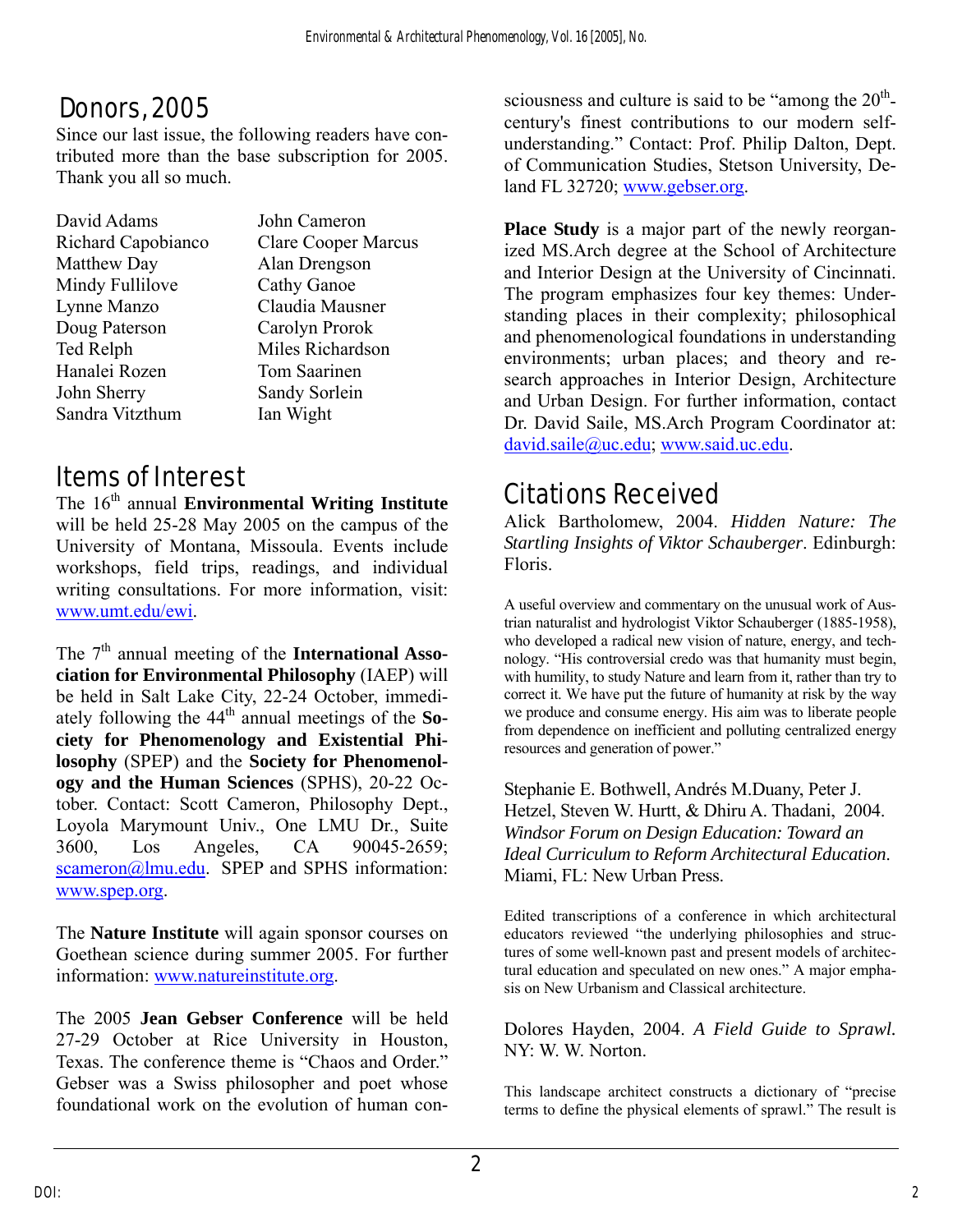"colloquial terms for fifty-one built conditions, from alligator to zoomburg." Each term is illustrated with aerial photographs from across the United States by photographer Jim Wark. Some categories: "big box" ("gigantic, windowless structures, usually of cheap, concrete block construction"), "boomburg" ("a rapidly growing, urban-sized place in the suburbs"), clustered world" ( a community of "similar houses sold at similar prices to families who purchase similar kinds of household goods"), "porkchop lot" ("an interior lot requiring a long driveway to reach the main part of the property"), "snout house" ("dwelling with protruding garages taking up most of the street frontage"), and "TOAD" ("temporary, obsolete, abandoned, or derelict site").

#### David Hutchison, 2004. *A Natural History of Place in Education*. NY: Teachers College Press.

This educator "explores the intersection of place and education." Chapters examine "the philosophy of place in education and everyday life, competing pedagogies of place, the history of and current trends in school design, the school infrastructure crisis, the relationship between the philosophy of education and classroom design, the move from 'real' to 'virtual' places in computer-mediated schooling, and the changing public versus market-driven landscape of education in the United States." Hutchison is author of another book in which *EAP* readers may be interested: *Growing up Green: Education for Ecological Renewal* (NY: Teachers College Press, 1998).

John A. Jakle & Keith A. Sculle, 2004. *Lots of Parking: Land Use in a Car Culture*. Charlottesville: University of Virginia Press.

A study of "parking and its impact on America, especially its impact on the American built environment."

David Lorimer, 2003. *Radical Prince: The Practical Vision of the Prince of Wales*. Edinburgh: Floris.

This philosopher attempts to present the "full range and context of Prince Charles' ideas and work." Includes chapters on architecture, organic architecture, and integrated medicine. A key question is why the Prince's view has "evoked such strong and contradictory reactions?" Puzzlingly, there is no mention of the Prince's strong support of architect Christopher Alexander's work.

Malcolm McCullough, 2004. *Digital Ground: Architecture, Pervasive Computing, and Environmental Knowing*. Cambridge: MIT Press.

This book argues that an integral part of the pervasiveness of computers in our world today is "embedding information technology into the ambient social complexities of the physi-

cal world…." The focus is on "how people deal with technology—and how people deal with each other, through technology." Drawing in part on a phenomenology of embodiment, this architect argues that "unlike cyberspace, which was conceived as a tabula rasa, pervasive computing has to be inscribed into the social and environmental complexity of the existing physical environment. Situation technology may help us manage the protocols, flows, ecologies, and systems that form the basis of valued places; or it may add a layer of distrust, information glut, and experiential uniformity to them." A major aim is what the author calls "place-centered design."

David Morris, 2004. *The Sense of Space*. Albany, NY: State University of New York Press.

This philosopher "brings together space and body to show that space is a plastic environment, charged with meaning, that reflects the distinctive character of human embodiment in the full range of its moving, perceptual, emotional, expressive, developmental, and social capacities. Drawing on the philosophies of Merleau-Ponty and Bergson, as well as contemporary psychology to develop a renewed account of the moving, perceiving body, the book suggest that our sense of space ultimately reflects our ethical relations to other people and to the places we inhabit.

Paul Oliver, 2003. *Dwellings: The Vernacular House World Wide.* London: Phaidon Press.

A beautifully-illustrated study of vernacular housing, organized by such topics as "shelter of nomads," "settling down," "built from the ground," "coping with climate," "spatial relations," and "house and cosmos." Note on the cover of this *EAP* the drawing of a communal compound in northern Cameroon of the Fulani, a semi-nomadic people originally from Senegal and the western Sudan.

Robert A. Scott, 2003. *The Gothic Enterprise: A Guide to Understanding the Medieval Cathedral*. Berkeley: University of California Press.

This sociologist's aim is "to understand the very idea of cathedral—any cathedral. What did it stand for? What conception did it embody? What sort of cultural artifact is it?"

Conevery Bolton Valencius, 2003. *The Health of the Country: How American Settlers Understood Themselves and their Land*. NY: Basic Books.

This historian considers "the excitement, romanticism, and confusion of the frontier experience as well as… how terrifying the untamed wilderness of the West was to its homesteaders." A book said to be "animated by the voices of the settlers themselves."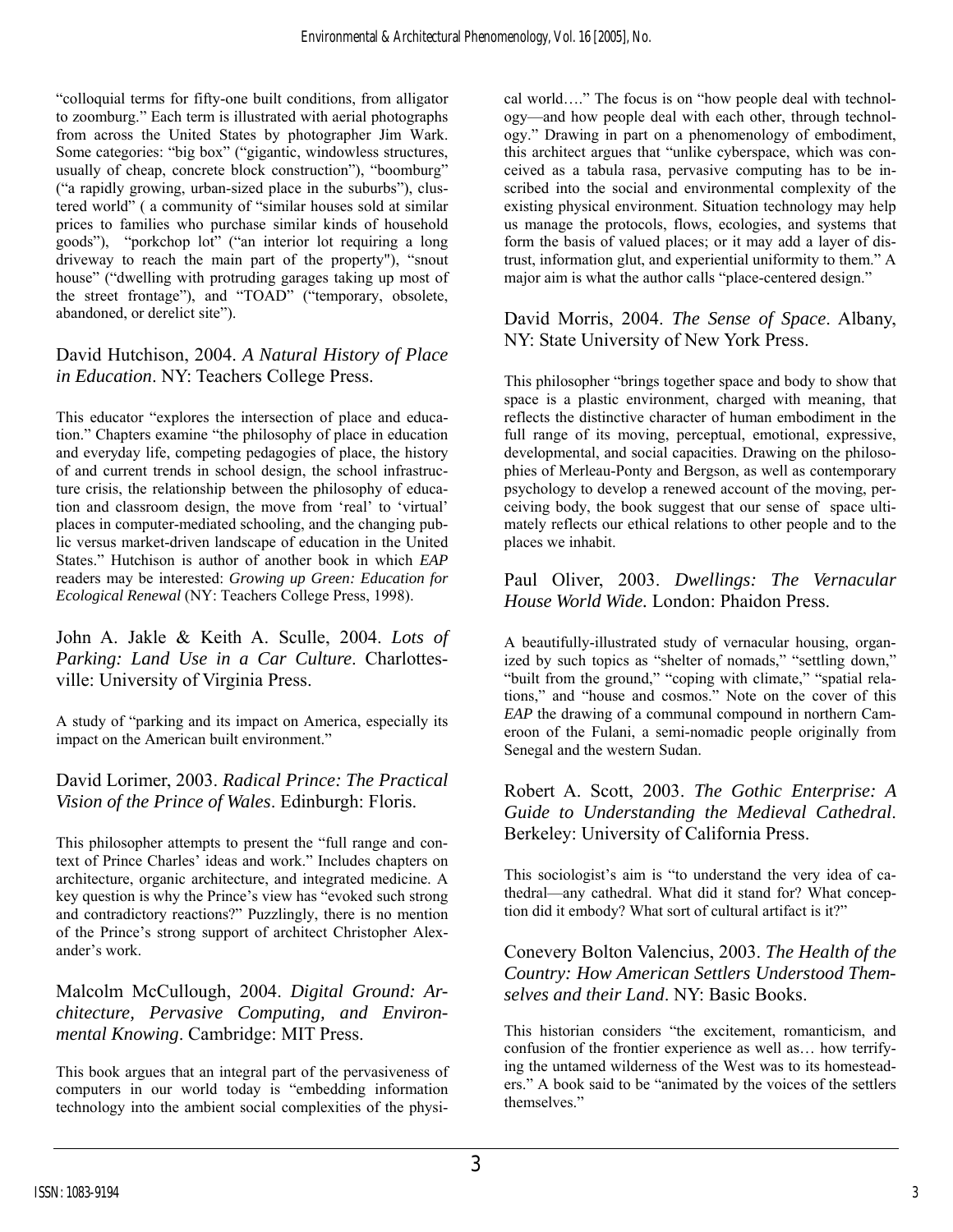## Losing a Sense of Century: Africa as the New Eden

Susan Enns

*Enns is a student at Kansas State University and a graduate of Wichita State University in Wichita Kansas. [skenns2003@yahoo.com](mailto:skenns2003@yahoo.com). ©* 2005 Susan Enns.

I speak of Africa and golden joys.

*—Henry IV*, Act V, Sc. 3

frica and the Congo have unfortunately never been on the American radar screen. Even though Joseph Conrad's *Heart of*  **A** frica and the Congo have unfortunately never been on the American radar screen.<br>Even though Joseph Conrad's *Heart of* Darkness took place in the Congo, it (as *Apocalypse Now*) has never been filmed there. More recent treatments like *King Leopold's Ghost* and *Out of Africa* have flitted by without much notice, to be replaced with effect by the delightful Botswana Lady Detective Series.

My own personal experience of the Congo today the Democratic Republic of Congo and formerly Zaire—was of growing up at my grandfather's knee. My grandparents spent their lives there and my father grew up there, but I never overheard them talking about their sojourn nor did they ever sit me down and explain to me what they had done there.

I remember vividly the excitement of phone calls from Congo to their home, of people rushing to the old black wall phone in the hallway to hear of news that someone over there had died. I also remember my pride at my grandfather's recommissioning service, after my grandmother's death, for his final return to Africa. But the continent for me was always terra incognita, a great mystery, filled with the mystique and lure of the unknown.

#### **\*\*\*\*\***

This past summer, I was able to fulfill a lifelong dream of visiting the land of my father's birth, the land to which his parents gave their lives. After much planning and having to make decisions about an unknown world, I took flight for Brussels via Washington's Dulles airport.

At the airport in Kansas City, the *Kansas City Star* announced an uprising in Congo's largest city, Kinshasa, but I decided to press on anyway. We had an overnight flight across the English Channel but I was so excited I couldn't sleep, expecting that very same day I would be in Congo. Upon my arrival in Brussels, however, we were told that our plane to Congo had been cancelled due to an uprising in Bukavu, a large city in the eastern part of the country.

 Thus, I was forced to spend five days in a hotel room in Brussels. I could not leave the hotel because I had all that cash (the only form of currency used in Congo), so my room became a sort of Narnian Wood between the Worlds, a holding pattern for me, although not unpleasantly so.

Since Brussels is so far north, the sun, instead of being the timekeeper that I as a Midwestern American know, tracing its path across the sky, was rather like a large light hovering in the sky. I found it very disconcerting and disorienting to look out the window at the sun, and then some time later to look again, and see that it hadn't moved at all. I had no sense that the day had made any progression at all.

**\*\*\*\*\*** 

Finally, on the fifth day, I returned to the airport, relieved to be released at last from limbo. Waiting for the plane to Congo, I saw only a few other white faces, which was true of my whole stay in Africa. We got to Kinshasa after dark (night falls at 6 pm at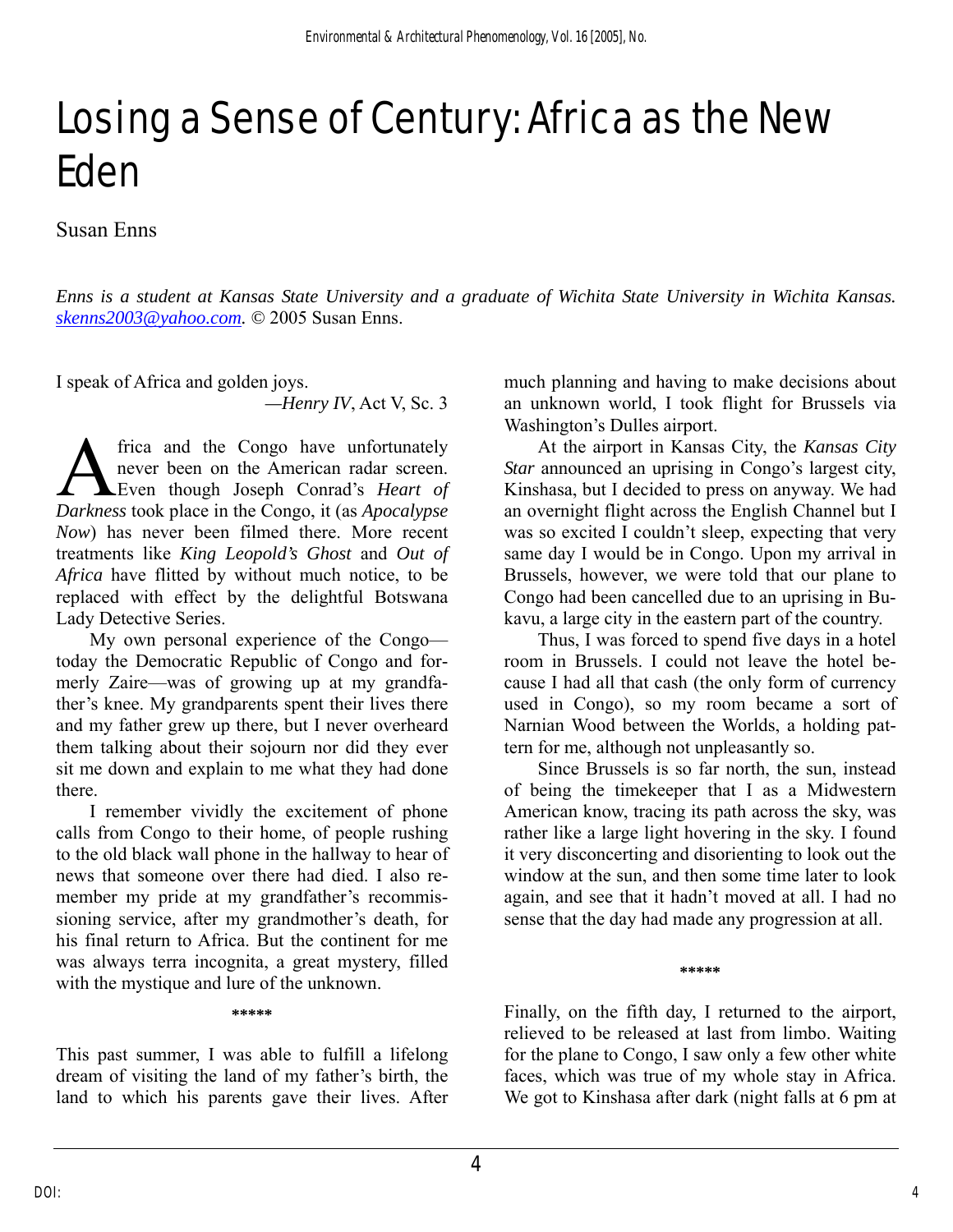the equator), so my first exposure to that capital was nocturnal, thus adding to the sense of mystery.

My first night in Congo there was an attempted coup, so the next day the streets were abandoned. Having been advised that I should register at the American Embassy due to the political situation, I made my way over. When I spoke with the consul, she said the situation was unstable and that I shouldn't have come to Congo at all.

My next memory of note was in Tshikapa, which makes the Congo rich with diamonds. I had waited in Brussels, waited in Kinshasa, waited there in the mining zone, and finally I was told I would be leaving for Nyanga, my father's birth place. I remember walking and walking (we walked everywhere) for almost an hour, in a gradual descent to the river. I felt a growing sense of excitement.

We walked and walked and at last we reached the river. I turned a corner and was shocked. All I could see were the ancient brick warehouses, the long pirogues, and the river, always the river. There was nothing there to tell me that I was in the twenty-first century.

I tried to take it all in, but my brain could not comprehend what my eyes were seeing. I became light-headed and I nearly swooned. At other times, I have lost my sense of who I am and where I am, but I have never before that moment lost my sense of what century I am in. I was totally disoriented, as if I had gone to Williamsburg, and found the people weren't acting but were actually real.

 Then in Kavudi, Nyanga's tiny port town, I had the same sense of loss of century. We reached Kavudi at night and docked at a dirt bank, lit only by wood fires and filled with Africans. Again, I felt like a time traveler to the nineteenth century. Again, I felt the same loss of reality. There was nothing there to connect me to the twenty-first century, nothing there to remind me of the time and place I had come from.

I spent four weeks in Nyanga, and felt all the time that I was in Brigadoon, or Gerstacker's *Germelshausen*. I was there two weeks before I realized what I was seeing—a pilot's house with no pilot, an airstrip with no plane, a garage with no cars, and my grandfather's well with no water. There were no missionaries there to explain to me what had happened, so I was left to figure things out on my own, again adding to the sense of unreality.

**\*\*\*\*\*** 

 One day, we went walking in the country and saw a church that felt like LeCorbusier's Ronchamp on the inside. The concrete blocks with V-cuts, placed in all four directions, made it feel that the light came from within, as if the church itself were creating the light. As we walked along, I saw flowers and trees I could never have imagined. It felt like the very first day of creation, as though the world had begun that very moment. Then when we went swimming in the lake, rimmed by gigantic caladia, I felt as though I were in Eden and that the earth had just begun.

 The day we left for Tshikapa, we drove out into the country and I had this wonderful sense of expansiveness, as if the world would go on forever and never stop. Rather than Sajer's *Forgotten Soldier*, lost in the endless Russian steppes, I felt like Reepicheep in Narnia approaching the Eastern Isles. I felt that if I went on I would reach paradise. It was as if Aslan himself was saying to me, "further up and further in." I wanted to go on forever and never stop.

 If America in the nineteenth century was a kind of New Eden, then surely Africa is for the twentyfirst. Congo is the heart of Africa and Africa is the heart of the world. I went to the Heart of Darkness and found a heart of light, and traveled to the Dark Continent and saw that it was filled with light.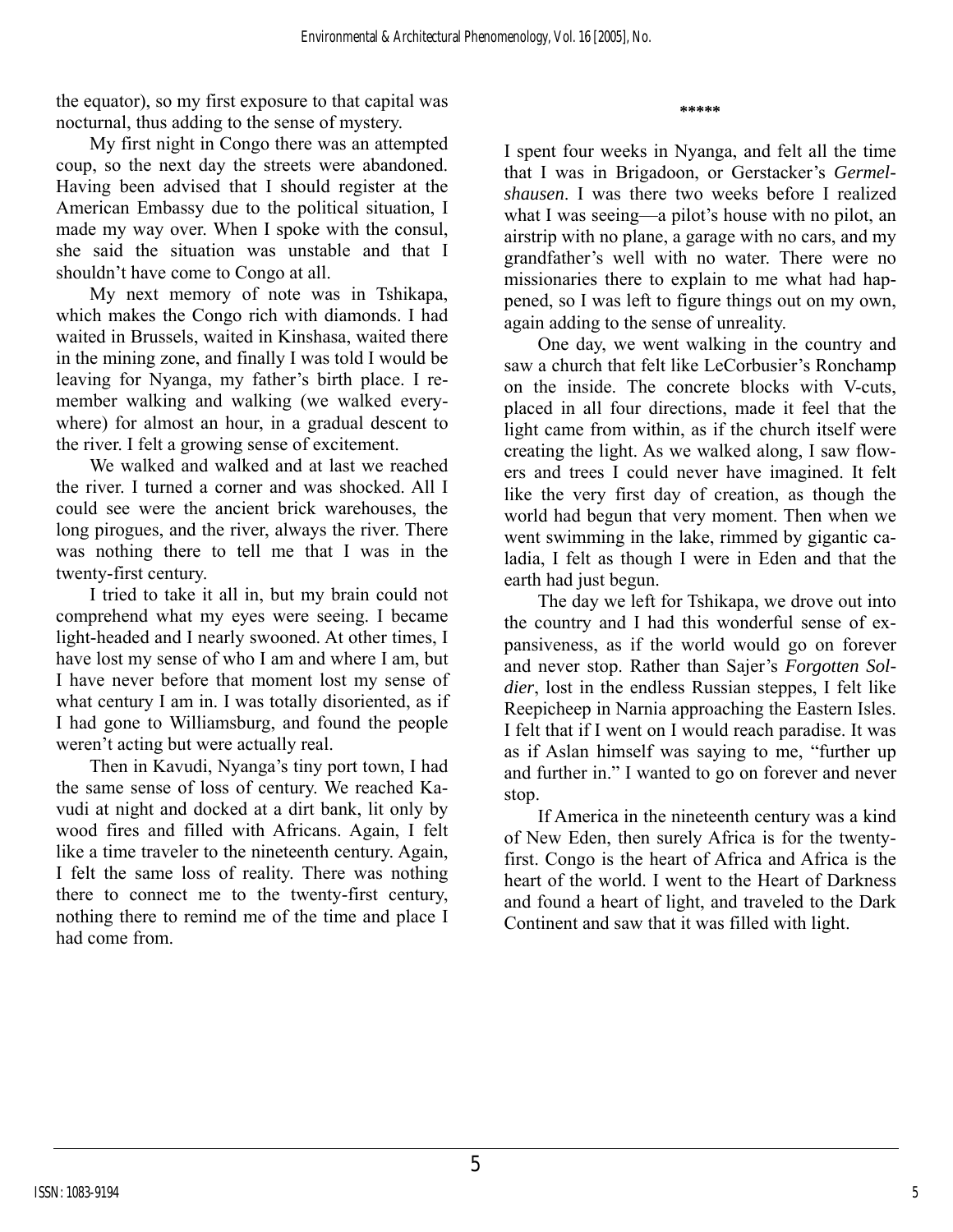# Environmental Intangibles

### J. Douglas Porteous

*Author of 12 books, Porteous teaches at the University of Victoria in British Columbia. His essay, "Direct Action and Fields of Care," appeared in the fall 2003 issue of* EAP. *Geography Department, University of Victoria, PO Box 3050, Victoria, BC V8W 3P5. ©2005 J. Douglas Porteous.* 

God is in the details, and phenomenologists are well aware of the particularities of things. Yet, whether in complementary or contradictory ways, many of us also search for apparent order among apparent chaos. I've tried to do this, with a high degree of

natural or built. trepidation, concerning the identification of the chief intangible relationships between people and the nonhuman environment, whether

After prolonged "intuitive cogitation," I have identified four major environmental intangibles that relate people and environment (see Porteous 1993). These qualities are: *attachment*, *aesthetics*, *ethics*, and *spirituality*. Their dynamic relationship is



illustrated in the diagram (from Porteous 1996).

Several generations of students have attempted to modify this schema. Hindus and Buddhists note its similarity to the cosmic wheel and suggest motion from attachment (*artha*) through *karma* and *dharma* to *moksha* (spiritual release). Western students suggest direct causal relationships among the four elements: for example, might attachment (e.g.

perhaps via domicide—see Porteous & Smith 2001) lead directly to an ethic of dwelling? Or, can aesthetics lead directly to spirituality, or vice versa? Can some elements conflate, as in Santayana's (1896) notion of the coming together of ethics and

> structive comments. aesthetics in kalokagathia? As yet, however, no one has questioned the basic tetradic structure (in favour of dyad, triad, multivalency, or even the impossibility of diagramming intangible relationships). I recognize that the schema has value, if any, chiefly as a heuristic device. Nevertheless, I'm not satisfied with it (although I don't know exactly how or why) and would welcome con-

## References

*dia, 39*, 179-87. *Journal of In* Porteous, J. D., 1993. Resurrecting Environmental Religion. *National Geographical* 

Porteous, J. D., 1996. *Environmental Aesthetics: Ideas, Politics & Planning*. London: Routledge.

- Porteous, J. D., & Smith S. E., 2001. *Domicide: the Global Destruction of Home*. Montreal: McGill-Queen's University Press.
- Santayana, G., 1986. *The Sense of Beauty*. NY: Collier.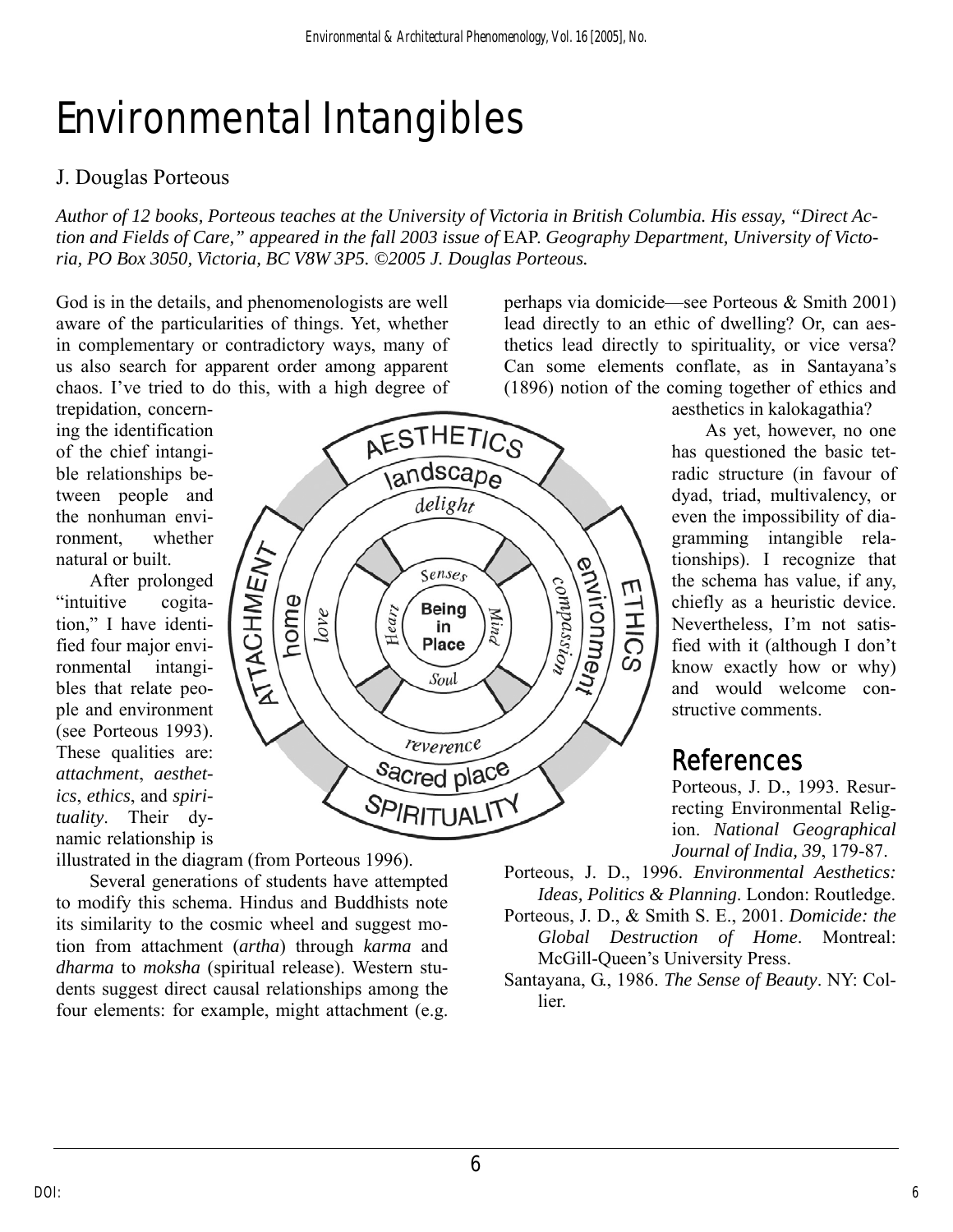# Place as Both Local and Boundary-less: The Puget Sound Commercial Geoduck Industry as an Example

#### Marion Dumont

*Dumont lives on Carr Inlet near Gig Harbor, Washington. The beach near her home hosts a viable population of* geoduck (pronounced GWEE-duk)—*a large clam* w*hose siphons can be seen protruding from the sand during seasonal low tides. She is currently enrolled at San Francisco's California Institute of Integral Studies in their Humanities Ph.D program in Philosophy and Religion with a concentration in Women's Spirituality. This essay is based on Dumont's master's thesis, "The history and development of the Puget Sound commercial geoduck industry: how does place shape the way in which we look at the history and development of the commercial geoduck industry?" University of Washington, 2004. [mgdumont68@hotmail.com.](mailto:mgdumont68@hotmail.com) © 2005 Marion Dumont.* 

*anopea abrupta* is a very large clam commonly known in the Pacific Northwest as the *geoduck* (Gordon 1996). If you live in **P** anopea abrupta is a very large clam commonly known in the Pacific Northwest as the *geoduck* (Gordon 1996). If you live in the Puget Sound region, there is nothing quite so fascinating as this great clam, which I became acquainted with the summer before starting my second year of graduate school. A study of the geoduck industry led me into the culture, politics, economics, history and ecology of the region. It was the notion of place that provided the perspective from which to weave my discoveries.

In this essay, I consider the emergence of nonlocal or boundary-less place and the interface that occurs between the local and non-local through an analysis of the history and development of the geoduck industry.

## A Set of Living Relationships

A particularly useful way of looking at place is as a matrix of life-giving relationships. As René Dubos (1972) explains, "Each particular place is the continuously evolving expression of a highly complex set of forces—inanimate and living—which become integrated into an organic whole."

From this perspective, one can argue that the geoduck, the Puget Sound region, and the commercial geoduck industry can be understood as a set of living relationships that constitute place. Place,

Dubos goes on to say, "symbolizes the living ecological relationship between a particular location and the persons who have derived from it and added to it the various aspects of their humanness." The Puget Sound marine ecosystem as a matrix of lifegiving relationships is one real-world example of such a place.

In this sense, place is an evolution of a set of relationships between the living and the non-living that results in an organic whole. If we accept this description, what is place if not a system? Dempster's depiction of a system is useful here: "Although a focus on components and boundaries is typical when identifying or understanding systems, the *relations* among these components are critical for establishing a system, its behaviour, and its degree of complexity" (Dempster 1998).

Everything about the geoduck is structured in relation to its environment—the Puget Sound marine ecosystem. Embedded in the Sound's sea floor, the geoduck varies by size, color, and flesh according to the type of sediment into which it burrows.

In other words, the geoduck's size, strength, composition and mobility are very much dependent on environmental surroundings, and its stupendous siphon, outsized fleshy body, and mammoth bivalves make no sense apart from the watery environment of Puget Sound. The relationships between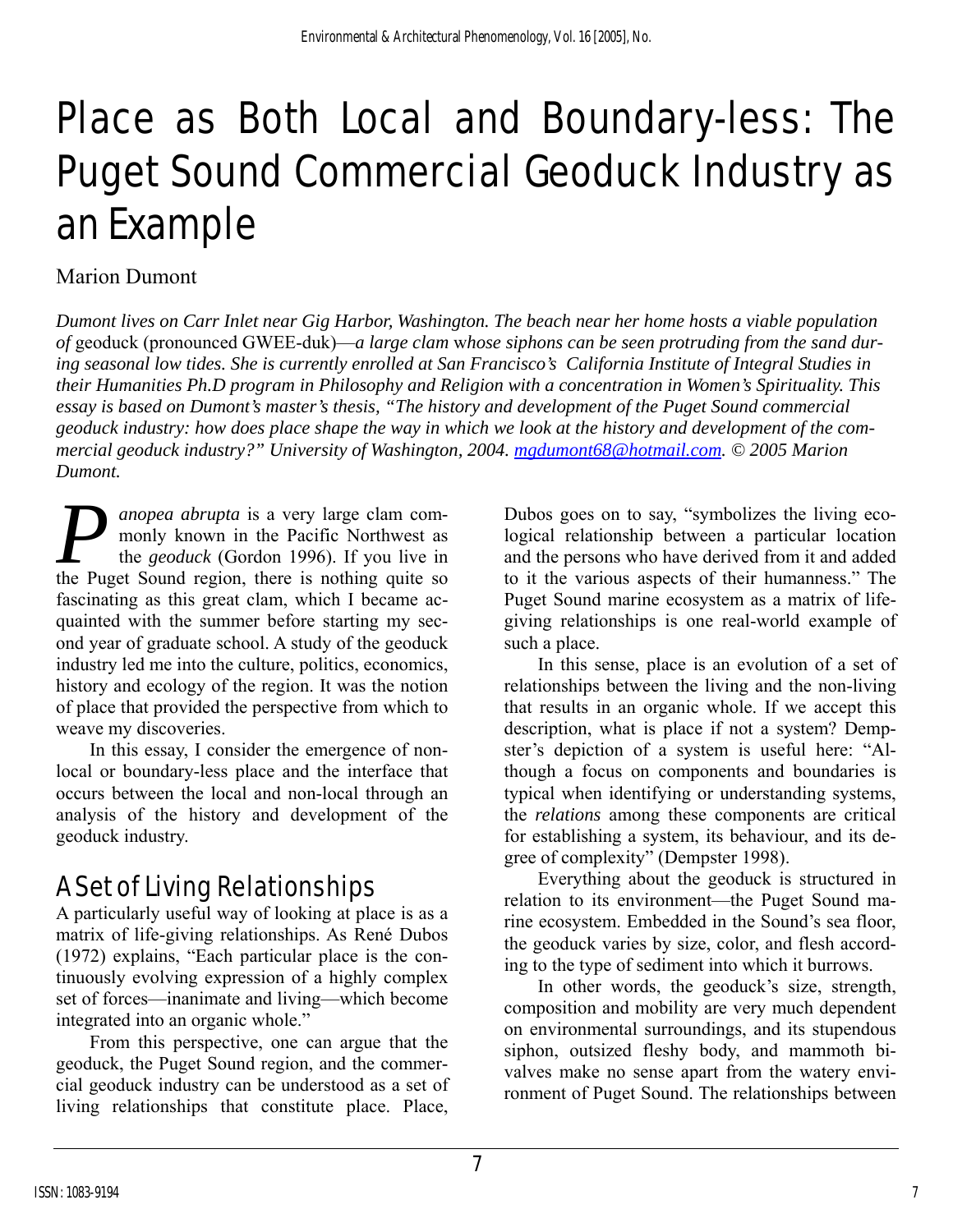the shell, the siphon, the foot, the soft body, and other components constitute the pattern of organization that is the geoduck.

## Non-Local Place

Especially in modern times, however, human beings have coevolved in a relational system that includes but transcends local phenomena. Place becomes a system of life-supporting relationships that includes local and non-local factors.

Murray Bookchin (2001) explains that "…nature and society are interlinked by evolution into one nature that consists of two differentiations: first or biotic nature, and second or human nature." His *biotic* nature refers to local place—i.e., that space defined by an intimate, harmonious relationship between the natural world and early human beings. On the other hand, his *human* nature refers to non-local place—i.e., that space defined by boundary-less relationships between human beings and the world.

The notion of non-local place provides one way to understand the situation today in which many people have lost their place in the world. Our way of making a living is no longer shaped by local phenomena, which have retained only residual meaning. Instead, the local factors of nature, culture, and history have combined with non-local factors as determinants of place.

We no longer inhabit the local in the way in which indigenous people did. The clothes we wear, the cars we drive, the foods we eat all come from non-local places. When we eat clams or mussels, the shells are waste rather than a valuable exchange for goods or decorations for clothing.

## Geoduck Industry as Non-Local

In studying the geoduck industry, it becomes evident that place is both a bounded local, regional space as well as a boundary-less set of relationships that transcend space and time. The geoduck has evolved with place, reproducing under a set of local and fairly controlled set of factors relatively easy to understand.

The geoduck industry, on the other hand, has emerged from the same place, but the character of its emergence is driven by non-local and unpredictable factors much more complicated and more difficult to decipher.

Today's phenomenal market demand for geoduck is something no one could have predicted a century ago. The continued viability of this industry is dependent on its ability to transcend local boundaries and to create a complex system of global interdependency.

For example, thousands of miles from Puget Sound, boats full of geoduck wait to unload at Asian fish markets. The industry is structured around the individual and social preferences of a people that live on the other side of the world who adhere to a set of beliefs that serve these preferences. In short, the geoduck industry is very much shaped by the social preferences of cultures whose historical development has no local connections with the geoduck.

The geoduck industry as a way of making a living has evolved over a long history of non-native natural-resource use and has emerged as a system dependent on a market economy driven by the need for profit.

At the same time, however, the organization of the industry and the decisions made internally are not often in response to local phenomena. The geoduck industry is a viable market economy because of its structural relationship with non-local markets and has little to do with the set of relations that constitute local place.

## Losing Life-Giving Relationships

The intersection of the bounded and the unbounded, represented here by the geoduck and the geoduck industry, is a new and troubling phenomenon. There is good reason to be concerned that local place has lost much of its value and that local characteristics such as the ecological diversity of the Pacific Northwest have only residual meaning and significance. It matters to the Puget Sound and it matters to the geoduck. It ought to matter to local people because they too belong to this place.

What have we lost as a result of our overwhelming accomplishments in overcoming the constraints of local place? Many would argue that we have lost the connections with local, life-giving relationships. We live as if these connections didn't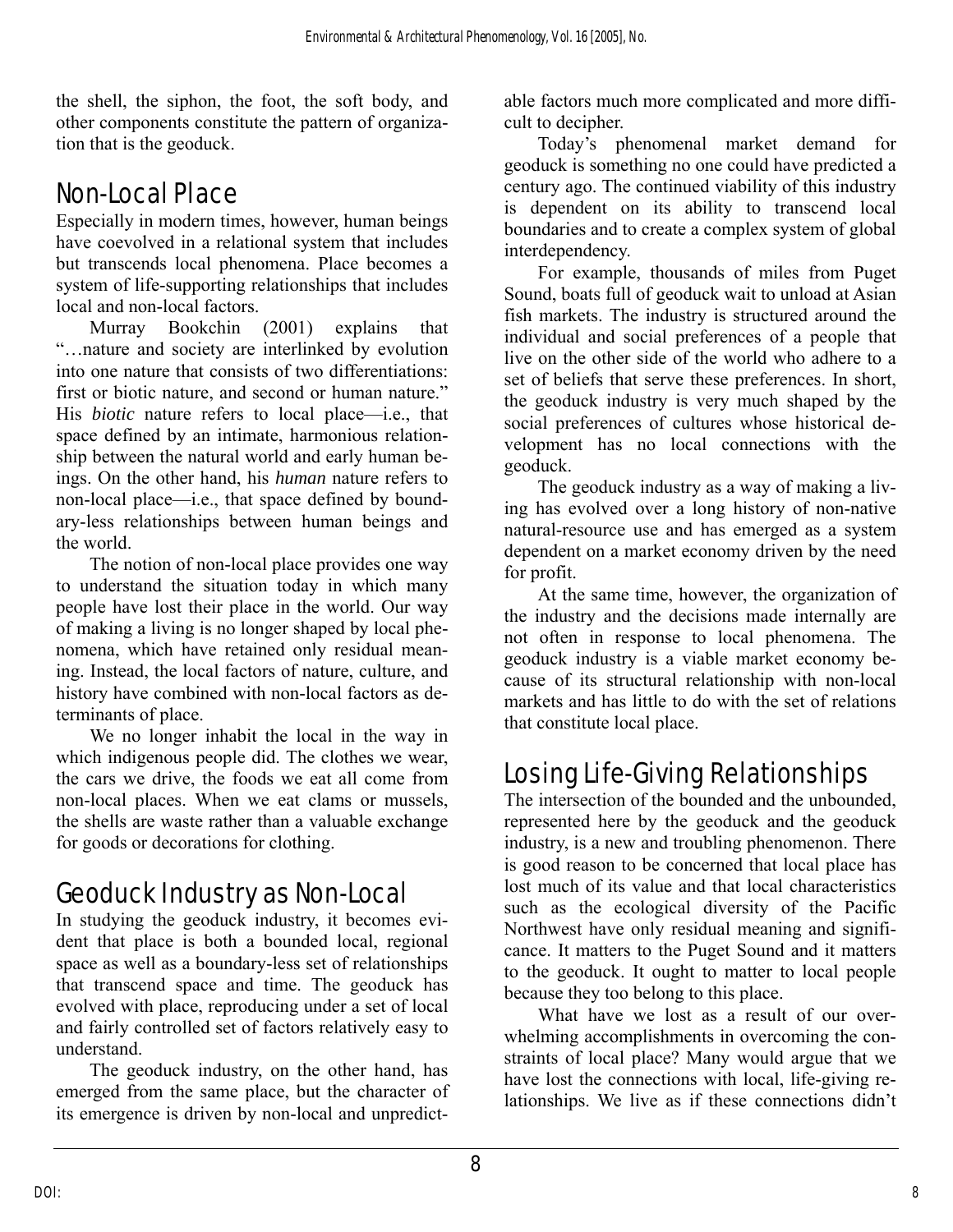matter. But if the essence of place is relationships, what about humanity's relationship with the creatures it exploits? What about the local inhabitants' relationship with the local place in which they live?

Non-local places are dependent on a market paradigm driven by individual, social and market preferences and not by a creature or ecosystem's well-being. The life economy of the marine ecosystem has its account-balancing activities that function to maintain its own viability. The very different economic and account-balancing activities of the geoduck industry function to maintain the viability of a market system. The local is everything for the former, but it has become residual to the latter. The contemporary interface between these two very different systems is not compatible with the life-giving relationships of the local place.

For both systems to survive there needs to be some sort of life-giving relationship that connects them. We are faced with the challenge of finding a way to restore balance and harmony to the structural relationships that define humanity's place in the world. We must learn to respond in ways that are suitable to the environment that we inhabit.

Is it possible to structure our lives, not in response to a market economy, but in response to a market economy dependent on the natural world? Can we redefine profit margins to include environmental losses? Can we incorporate into our relationships with culture, politics, and economics a lifesustaining relationship with the natural world? Ultimately, the local is fundamental. Without the geoduck there would be no geoduck industry.

The problems that arise out of the intersection of place require more than finding fixes. Solving these problems will take a re-visioning of the way in which we inhabit our new kind of place. We need to manifest a way of living where two places can exist along side one another and the overlapping of shared factors can foster life-giving relationships. We need a new way of being in the world that enables us to be attentive to both the local and nonlocal aspects of our lives. We need to develop a view of the world not yet imagined.

### References

- Bookchin, Murray (2001). What Is Social Ecology? In Zimmerman, Michael E., Callicott J. Baird, Sessions, George, Warren, Karen J., and Clark, John (Eds.), *Environmental Philosophy, From Animal Rights to Radical Ecology* (third ed., pp. 436-454). New Jersey: Prentice Hall.
- Dubos, René (1972). *A God Within*. NY: Harper & Row.
- Dempster, Beth L. (1998). A Self-Organizing Systems Perspective on Planning For Sustainability. Unpublished Master's thesis, University of Waterloo, Ontario, Canada.
- Gordon, David George (1996). *People for Puget Sound, Field Guide to the Geoduck*. Seattle: Sasquatch Books.
- Lippard, Lucy (1997). *The Lure of the Local, Senses of Place in a Multicentered Society*. NY: New York Press.
- Malpas, J.E. (1999). *Place and Experience: A Philosophical Topography*. Cambridge, Massachusetts: Cambridge University Press.
- Norgaard, Richard, (1994). *Development Betrayed: The End of Progress and a Coevolutionary Revisioning of the Future*. NY: Routledge.
- Stein, Julie K. (2000). *Exploring Coast Salish Prehistory, the Archaeology of San Juan Island.* Burke Museum of Natural History and Culture, Seattle: University of Washington Press.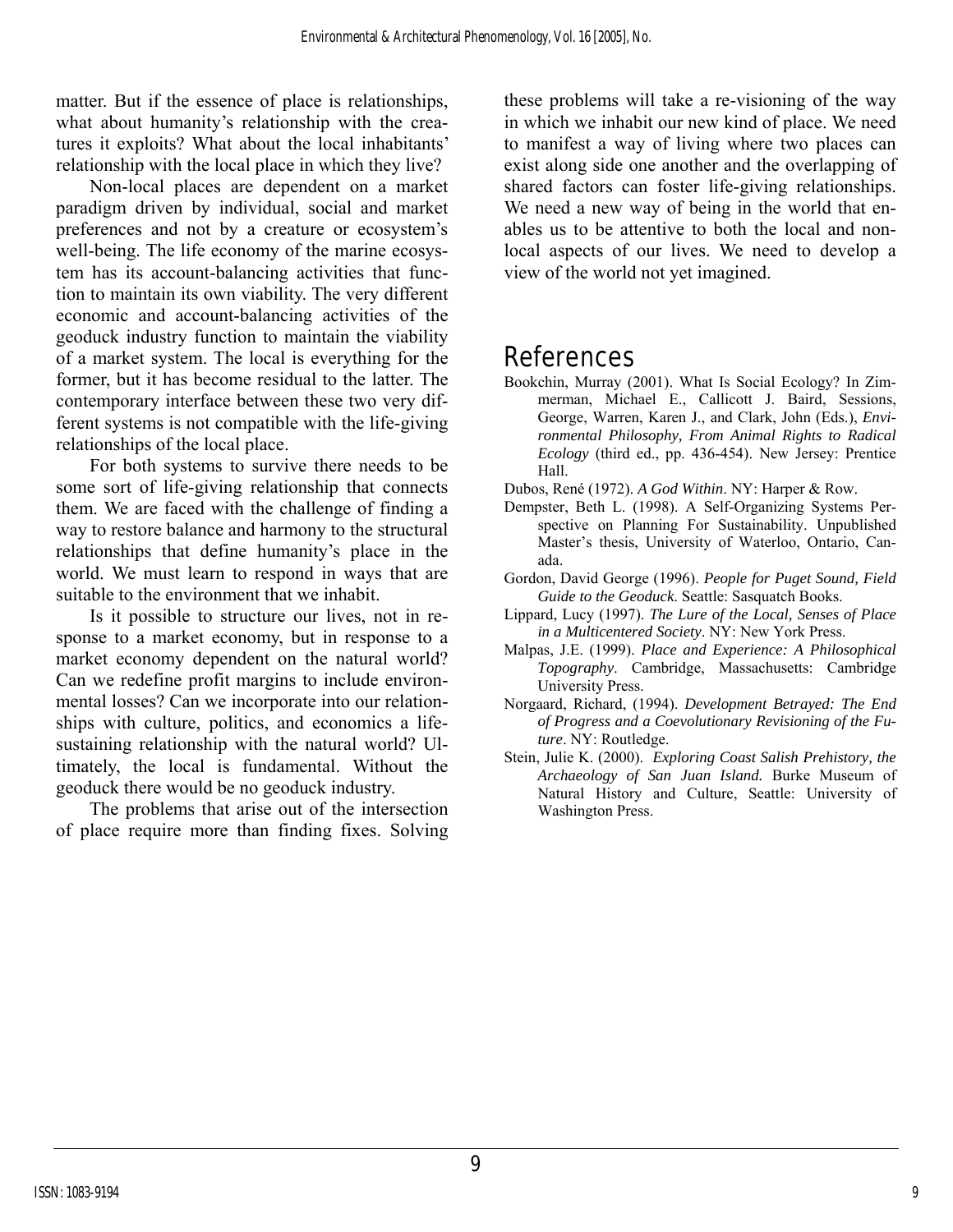# Duquesne Conference on Phenomenology and Ecology

#### David Seamon

*"Renew the Face of the Earth: Phenomenology and Ecology" was a conference held Friday and Saturday, 11- 12 March 2005, at the Simon Silverman Phenomenology Center of Duquesne University in Pittsburgh. Keynote speakers were David Abram, philosopher, Alliance for Wild Ethics, New Mexico, and author of* The Spell of the Sensuous *(Pantheon, 1996); Andy Fisher, psychotherapist, private practice, Ontario, and author of* Radical Ecology *(SUNY Press, 2002); Don Ihde, philosopher, Stony Brook University, Stony Brook, NY, and author of*  Bodies in Technology (University of Minnesota Press, 2002)*; and David Seamon,* EAP *editor, Kansas State University, and editor of* Dwelling, Seeing, and Designing *(SUNY Press, 1993).* 

*On Friday, Abram and Fisher presented papers and replies to each other's paper; Ihde and Seamon presented shorter responses to the two papers. The same format was used on Saturday with Ihde and Seamon presenting papers and replies, and Abram and Fisher presenting shorter responses. Paper titles were as follows:* 

- *David Abram, "Between the Body and the Breathing Earth: On the Phenomenology of Depth Perception;"*
- *Andy Fisher, "To Praise Again: Phenomenology and the Project of Ecopsychology;"*
- *Don Ihde, "Postphenomenology and the Lifeworld;"*
- *David Seamon, "Interconnections, Relationships, and Environmental Wholes: A Phenomenological Ecology of Natural and Built Worlds."*

*What follows are David Seamon's responses to Abram, Fisher, and Ihde's presentations. Unless indicated otherwise, all quotations that Seamon cites are from the presentations. For readers interested in the full papers, they will be published in 2006 by the Simon Silverman Phenomenology Center; Director Daniel Martino is editing the volume. Contact: [www.library.duq.edu/silverman/index.htm](http://www.library.duq.edu/silverman/index.htm).* 

### 1. Commentary on David Abram's presentation

How are we to be with the earth and world? This to me seems the major question that David Abram asks in his presentation. Hiking lost in the mountains becomes a locus for meditation on the nature of Abram's lived relationship with the forest in which he finds himself. He realizes that depth-asexperienced is "the weird stretch between the near and far of things"…. a "shifting blend, this *synaesthesia*, between different sensory modalities…"

Abram's meditation then shifts to the lived contrast marked by the flat, two-dimensional world of digitized images portrayed on the screens of televisions and computer monitors. Nature is now "something you look *at*, not something you are *in* and *of."*

Is postmodern life moving us in such a way that eventually all visual experience will be reduced to the objectivist representation of digital screen images? Will "the palpable world" become "a kind of representation"?

Many thinkers and commentators are writing about the ways that digital technologies appear to be reducing the range and quality of human experience. In a recent Sunday *New York Times* article (February 20, 2005), for example, columnist and blogger Andrew Sullivan notes that New York City's lively streets have lost some of their animation, partly because of the "iPod people," who "walk down the street in their own MP3 cocoon, bumping into others, deaf to small social cues, shutting out anyone not in their bubble."

The result, Sullivan says, is that we Americans are "narrowcasting our own lives…. Technology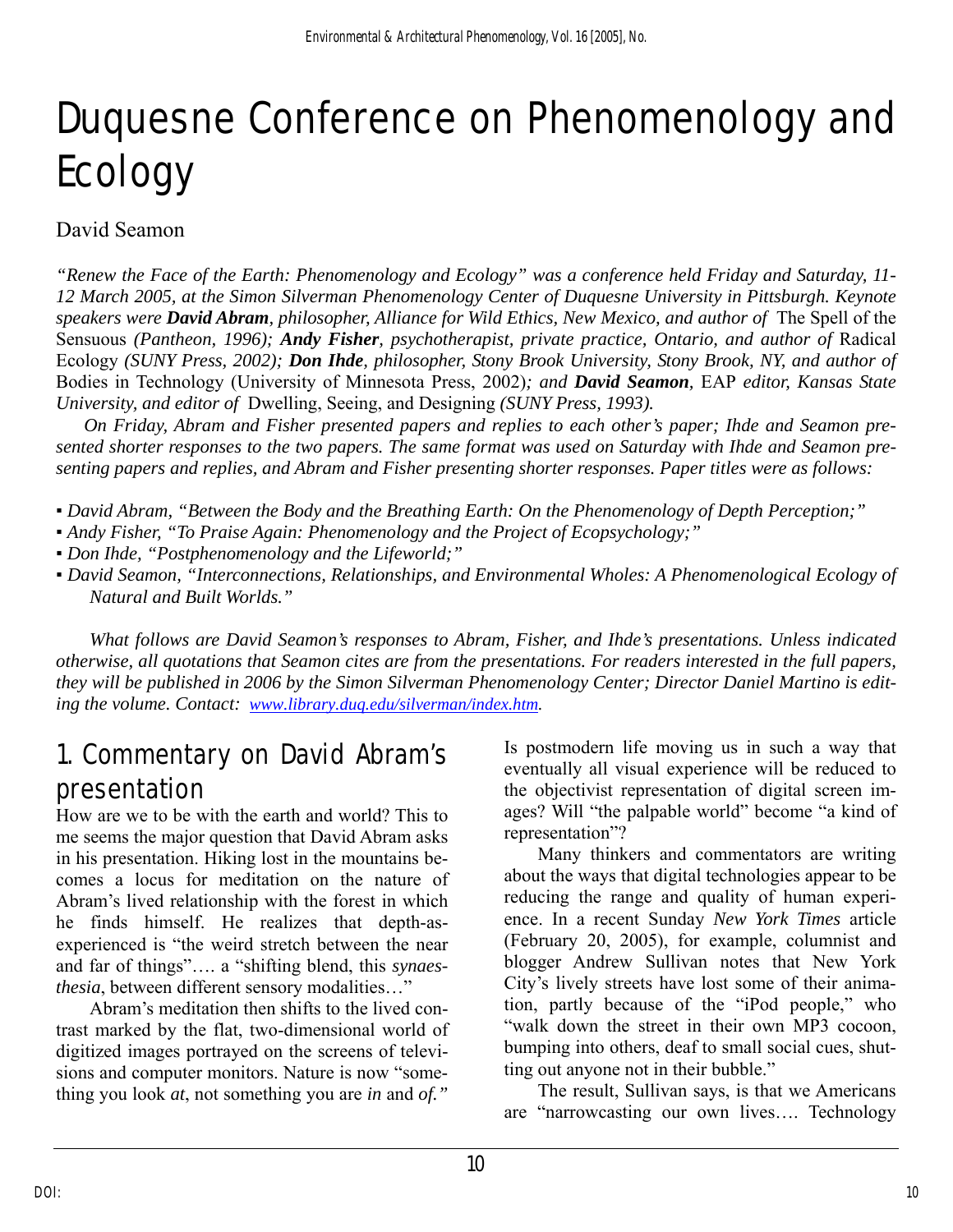has given us finally a universe entirely for ourselves—where the serendipity of meeting a new stranger, or hearing a piece of music we would never choose for ourselves…are all effectively banished…. Society without the social. Others who are chosen—not met at random."

**\*\*\*\*\*** 

In the past, lifeworlds integrating people and place arose unself-consciously. Left to our own human devices, we had no other choice but to meet and make life firsthand through the polyphonic mesh of human being directly in a world soldered to time and space. Today we face a situation where, to know the dense, rich potential of human being-inplace, we may need to make that potential a focus of self-conscious study through the perspective and methods of phenomenology.

In this regard, there are wonderful studies going on, some of them directly phenomenological, some of them not: composer and acoustic historian Murray Schafer's marvelous interpretive studies of the soundscape and ways to sensitize people, particularly children, to the world of sound (Schafer 1977); architectural theorist Thomas Thiis-Evensen's perceptive efforts to delineate a phenomenology of architectural experience (Thiis-Evensen 1989); philosopher Kay Toombs' moving firsthand accounts of her experience of progressive multiple sclerosis as a portal toward a phenomenology of the experience of differently-abledness (Toombs 1995) ; architect Christopher Alexander's singular attempts to recreate self-consciously built environments with a sense of wholeness, community, and place (Alexander 2002-05).

**\*\*\*\*\*** 

In short, to make a better world—perhaps even to save our world—I'm suggesting that what, in an earlier time, was taken for granted and always of the lifeworld and natural attitude may need today to become an object of self-conscious attention honed through phenomenological explication. To save their lived richness, we may need to lay out explicitly the tacit aspects of human experience and life, using phenomenology as our means. Then we may need to find ways to remake this lived richness selfconsciously through policy, design, and engaged ways of being.

Can this be done? To make self-consciously what in the past largely happened unselfconsciously? This perhaps is one of our time's pivotal questions, which the notions and methods of phenomenology can play a major role in answering.

## 2. Commentary on Andy Fisher's presentation

In his *Nature's Economy*, a history of ecological ideas, intellectual historian Donald Worster (1994) highlights two contrasting world views toward the natural world: on one hand, the *arcadian* tradition, which reveres nature and seeks to find ways to enmesh human beings in harmony with the natural world; on the other hand, the *imperial* tradition, which attempts, especially through reason, to dominate the natural world and use it largely for practical human ends.

In his presentation, Andy Fisher laments the dominance of the imperial tradition in our world today and seeks a contemporary means for facilitating the arcadian tradition through a self-reflexive psychology and phenomenology—what he summarizes by the term "ecopsychology."

In the kind of phenomenological psychology he speaks of here, Fisher emphasizes the need to facilitate a "sense of kinship or intimate reciprocity with nonhuman beings" because "[e]verything, from a wounded bumble bee to a booming thunderclap, has its own voice, aliveness, and hold on the world."

I much admire Fisher's efforts of finding ways to "let the larger natural world come alive and speak again." This possibility is a central way in which phenomenology and ecology can sustain each other in the aim to encounter the "deep organismic wisdom at the centre of our experience."

**\*\*\*\*\*** 

I must disagree with Fisher, however, in his conclusion that little real-world work has been done in ecopsychology, or "phenomenological ecology," as I would prefer to call it. Other than psychiatrist Harold Searles' remarkable *The Nonhuman Environment*, which argued that people's relatedness to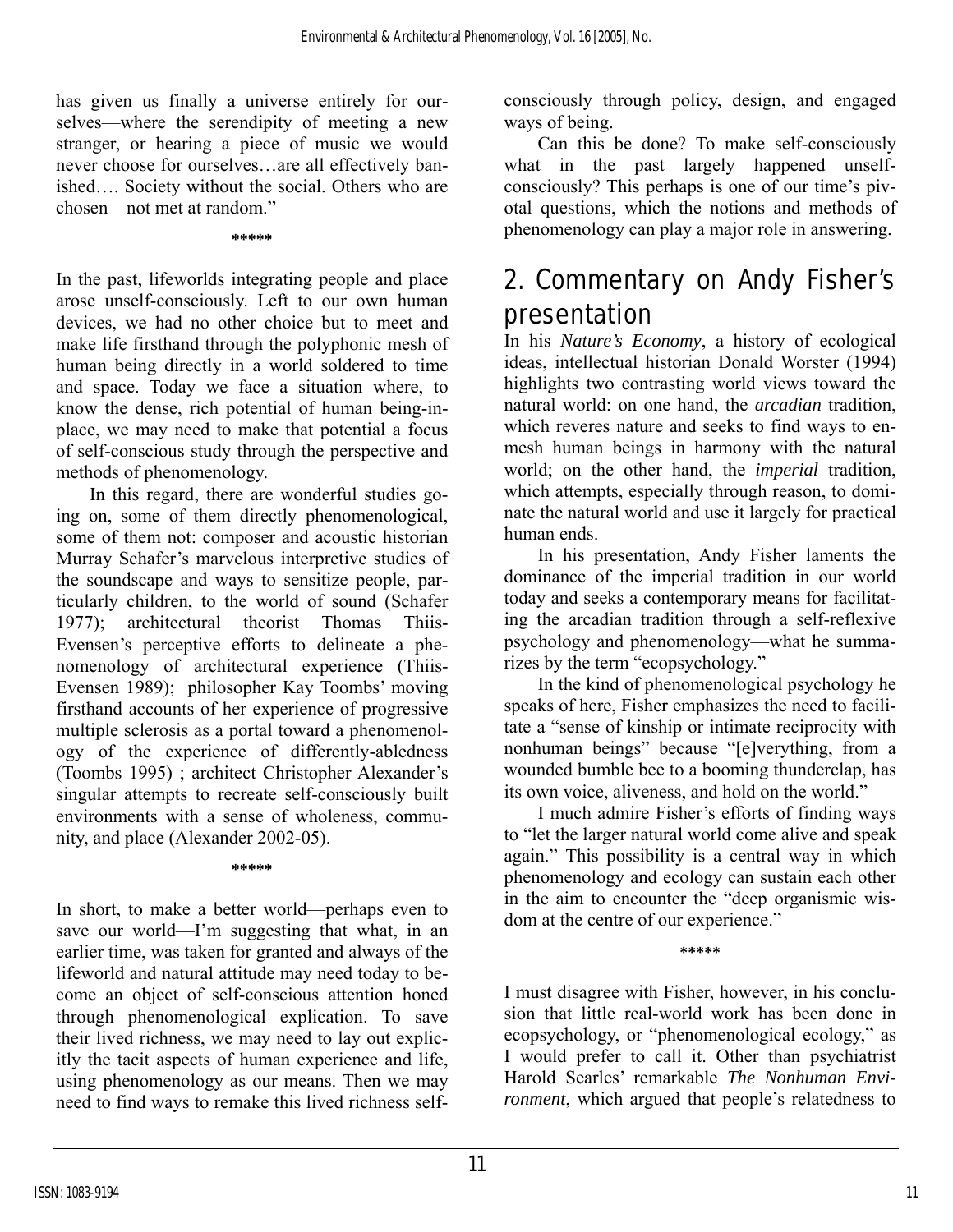the physical environment is "one of the transcendentally important facts of human living" (Searles 1960, p. 6), it is largely true that psychologists have contributed little to finding ways to cultivate and intensify peoples' respect and care for the natural world.

As an aside, however (since this conference is being hosted by Duquesne University), I think it important to point out that, almost thirty-five years ago, Duquesne psychologist Rolf von Eckartsberg, in the first volume of the *Duquesne Studies in Phenomenological Psychology,* called for what he termed an "experiential ecological psychology" (von Eckartsberg 1971a, p. 73) or "existential ecology" (von Eckartsberg 1971b, p. 377). He wrote:

This is what we need now: ecological awareness on all levels. It has to be a particular kind of ecology, however—what we might properly call *human ecology* or *existential ecology*, meaning thereby that it has to be an ecology that includes [human beings] as part of the system. I am always part of the ecology in which I move, and my being there and of it whether as an individual or as [human]kind—has the greatest consequences because [human beings are] the most pervasive, persistent and powerful agent of change. Therefore, we have to learn to be more careful. We have to let grow a spirit of human ecology to increasingly absorb the adolescent thrust of the spirit of technique. But this also mean that every individual and all [human]kind will have to change radically (p. 377).

Though the contributions of psychology to this "existential ecology" may be so far minimal, other disciplines and professions have made major strides toward facilitating phenomenological awareness toward the environment, and I want to highlight just a few of these efforts here.

Early on, beginning in the 1970s, appeared the influential phenomenological work of humanistic geographers like Yi-Fu Tuan, Edward Relph, and Anne Buttimer, who, in books like *Topophilia*  (1974)*, Place and Placelessness,* (1976) and *The Human Experience of Space and Place* (1980) developed a useful phenomenological language for better understanding human environmental experience and peoples' lived relationship with nature.

 In architecture, there are worthy efforts by thinkers like Christian Norberg-Schulz (1980), Thomas Thiis-Evensen (1987), and Christopher Alexander (2003-05) to find ways to understand and design the physical environment in ways that respect and are more attuned to the deeper aspects of the natural world.

**\*\*\*\*\*** 

One of the most powerful efforts to deepen the way we see the natural world is naturalist and educator Paul Krafel's *Seeing Nature* (1998), a book that points implicitly toward a phenomenology of the laws of thermodynamics, the first of which says that energy is neither created nor destroyed; the second of which says that all activities, left to their own devices, tend toward greater disorder and few possibilities.

As Krafel comes to understand the second law of thermodynamics more deeply, he comes to wonder whether human beings can do nothing but consume and destroy the earth: "I despair at not being able to do more than live at the expense of the world" (p. 107). His book depicts his personal efforts to find ways whereby he is more attuned to the second law so that he less often consumes possibilities faster than they are created, especially in regard to the natural environment.

One of Krafel's aims is to see the natural world in new ways by *shifting* perspectives and human actions whereby people increase, rather than decrease, the possibilities of the world through intentional, caring actions grounded in firsthand awareness and understanding. Much of his book describes ways to facilitate this understanding, which begins, he claims, with efforts to see in new ways.

One of the most powerful examples that Krafel offers of his efforts to transform understanding into action is his struggle to heal an overgrazed field badly eroded by six-foot gullies near a school where he taught in suburban Los Angeles. Working in rain storms and using only a shovel, Krafel builds a series of low sod dams to split and thus weaken the erosive power of the torrents of rain-fed water plunging through the gullies.

How he slowly learns to work with the rushing water and, eventually, to transform the field into stretches of green teeming with plant and animal life is an inspirational lesson in learning to truly see how the natural world works and to use that understanding for environmental healing.

**\*\*\*\*\***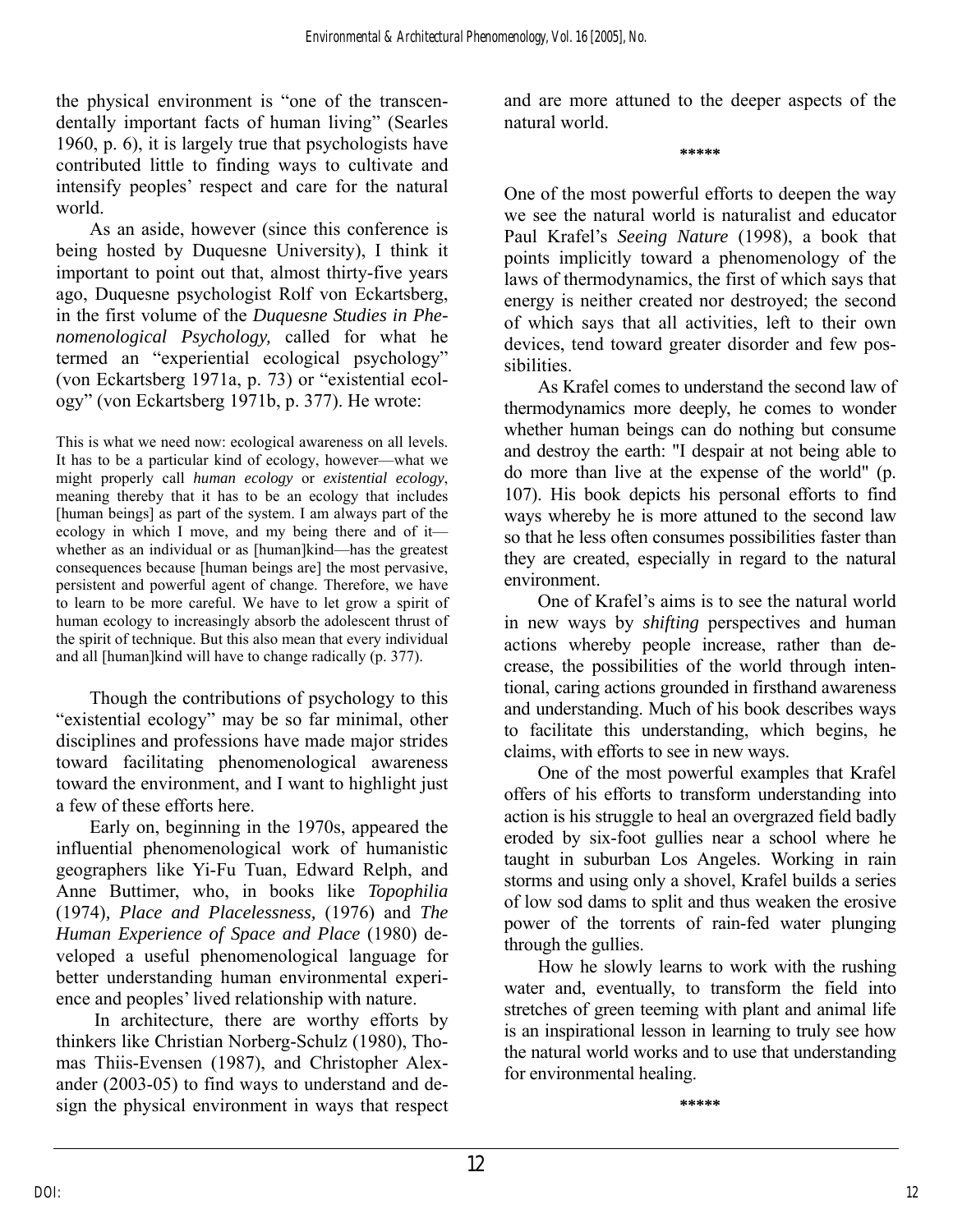Having edited for the last sixteen years a newsletter entitled *Environmental and Architectural Phenomenology*, I could go on at length about hopeful scholarship and practice devoted to integrating human beings in a caring relationship with nature. My larger point is that an "ecopsychology" must be interdisciplinary and multi-professional: that psychologists alone cannot rejoin people and nature because this relationship is too wide-ranging and must be made to happen not only conceptually but also practically, through counseling, healing, designing, policy-making, and other real-world actions.

Personally, I would be happiest if universities banished all disciplinary departments and programs tomorrow. The wide-ranging wholeness of life and nature cannot be and should not be constrained by disciplinary and professional boundaries that reduce the world to an incomplete counterfeit.

To me, a major conclusion that Fisher's paper intimates is that we must find new institutional ways to look, to see, to study, to understand, to help, and to make. One such institutional structure might be a discipline and profession of place and place making. However such new institutional structures might arise, I believe, like Fisher, that the vision and methods of phenomenology will be central.

## 3. Commentary on Don Ihde's presentation

Don Ihde's presentation raises a number of issues relating phenomenology to technology and ecology, and here I focus on two.

First, I'd like to comment on how we might use the perspective and practices of phenomenology in the pragmatic way involving what Ihde calls "societal, political, and technological reform."

Second, I want to argue that there are a number of ways in which phenomenological philosopher Martin Heidegger's thinking, expressed through the work of phenomenological scholars like Ingrid Stefanovic, Edward Relph, Gordon Brittan, Jr., and Albert Borgmann, continues to have important value not only intellectually and conceptually but also experientially and practically, especially in regard to ecological concerns.

For me, a reform-reminded phenomenology and a Heideggerian vision are intimately related, since I accept Heidegger's claim that we do and make only what we understand; therefore, if we find new ways to understand, we might do and make differently (Heidegger 1971, Mugerauer 1994).

**\*\*\*\*\*** 

I agree with Ihde that, in regard to contemporary ecological and technological concerns, there is much in Heidegger that can be described as romantic, nostalgic, and dystopian, but I also believe that the much greater hope that Heidegger offers is the possibility of what phenomenological philosopher Ingrid Stefanovic (2000) has called *originative thinking*—i.e., a style of empathetic looking and seeing by which the thing to be understood is given room to be both what it is in itself and what it is in relation to the larger whole of which it is a part.

I would argue that, since the 1970s, a growing number of scholars and practitioners have, through originative thinking, generated work that might change the ways in which we understand, live with, and care for our natural and humanmade worlds.

My first example is the remarkable work of phenomenological geographer Edward Relph (1976, 1981), who perhaps more than anyone else writing about environmental and ecological concerns, has taken Heidegger's difficult, opaque notions and given them powerful sense in terms of real-world situations, landscapes, and environments. Relph's best known work is *Place and Placelessness*, a 1976 phenomenology of place grounded in Heideggerian conception and method.

Though there have been a number of thoughtful phenomenological explications of place since Relph's book—I think, for example, of the work of philosophers Edward Casey (1993), Jeffrey Malpas (1999), and Robert Mugerauer (1994)—I believe *Place and Placelessness* still to be the single-best phenomenology of place because its conceptual clarity, readerly access, and practical usefulness.

Relph argues that places are a fundamental aspect of peoples' existence in the world and can be defined as "fusions of human and natural order and… the significant centres of our immediate experiences of the world" (1976, p. 141). His most original contribution to the understanding of place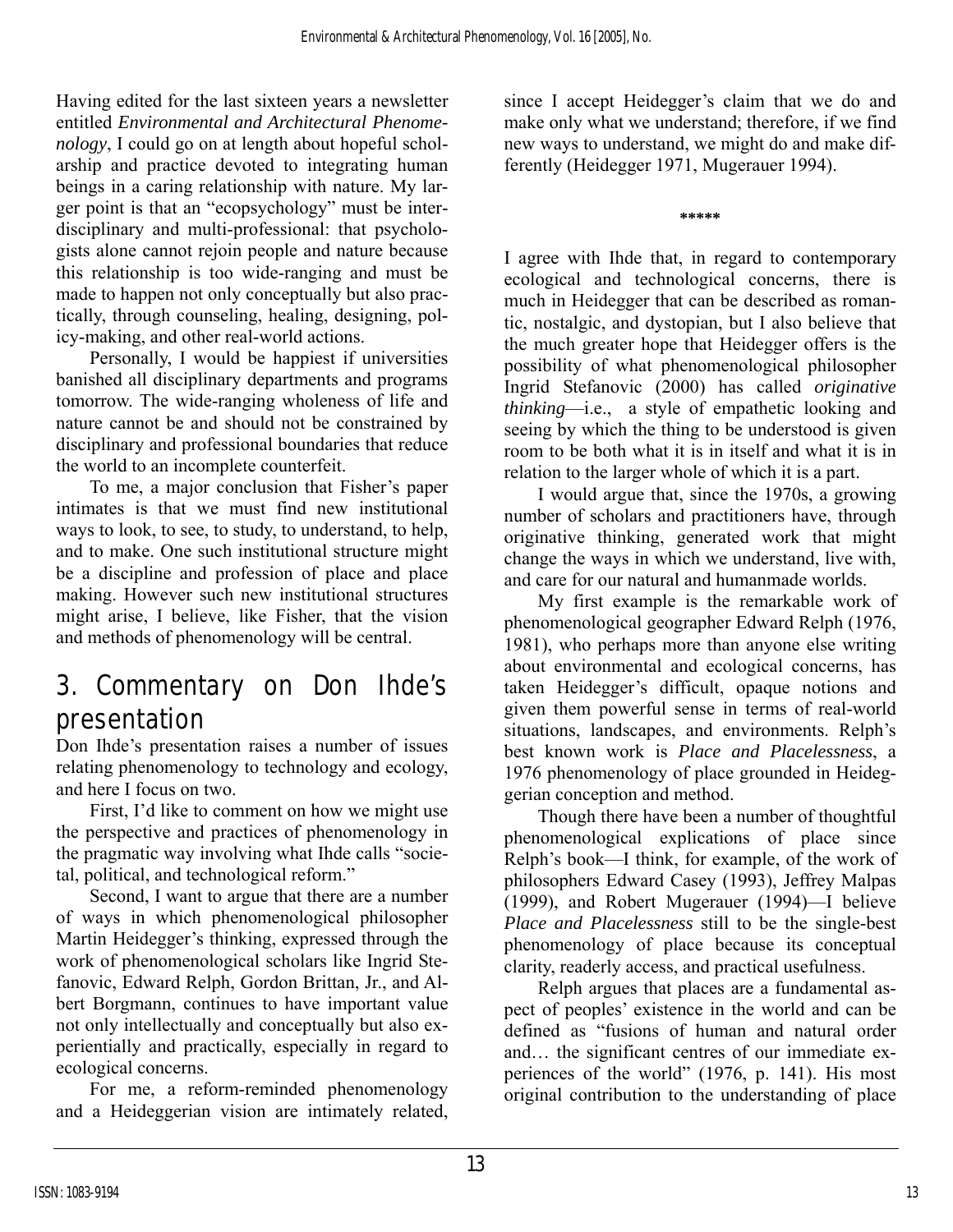is his emphasis on *insideness*—in other words, if a person feels *inside* a place, he or she is here rather than there, safe rather than threatened, enclosed rather than exposed, at ease rather than stressed.

Relph suggests that the more profoundly inside a place the person feels, the stronger will be his or her identity with that place. On the other hand, a person can be separate or alienated from place, and this mode of environmental experience is what Relph calls *outsideness*.

Further, Relph argues that outsideness and insideness constitute a fundamental dialectic in human life and that, through varying combinations and intensities of outsideness and insideness, different places take on different identities for different people, and human experience takes on different qualities of meaning and feeling.

Relph then explicates several modes of insideness and outsideness grounded in various levels of lived intentionality and involvement. For example, the strongest sense of place experience is what Relph calls *existential insideness*—a situation of deep, unself-conscious immersion in place, and the experience most people know when they are at home in their own community and region.

The opposite of existential insideness is what he calls *existential outsideness*—a sense of strangeness and alienation, such as that often felt by newcomers to a place or by people who, having been away from their home place, return to feel like strangers because the place is no longer what it was before.

The value of these modes, particularly in terms of self-awareness, is that they apply to specific place experiences yet provide a conceptual structure in which to understand those experiences in broader terms. In other words, Relph provides a language that allows one to articulate the particular experience of a particular person or group in relation to the particular place in which they find themselves.

We also have a terminology for describing how and why the same place can be experienced by different individuals (e.g., the long-time resident vs. the newcomer) or how, over time, the same person can experience the same place differently (e.g., the 'home' that suddenly seems so different after one's significant other has died).

**\*\*\*\*\*** 

If Relph's work offers an eye-opening and flexible language for clarifying our lived relationships with places, the innovative thinking of philosopher-inventor Gordon Brittan, Jr. (2001, 2002) strikingly demonstrates how a Heideggerian vision can offer guidance toward more ecologically- and place-based technologies.

Over the last twenty years, Brittan and his associate, philosopher Henry Kyburg, have been developing a place-based wind turbine that is much smaller and less visually jarring than the conventional 700-foot-high, three-bladed wind turbines favored by the corporate energy industry.

The sailboat-like design of Brittan's sixty-foothigh machines much more gracefully fits in with its natural surroundings and is readily owned, operated, and repaired by individuals or small cooperatives.

In developing this "windjammer," as it has come to be called, Brittan draws on the work of philosopher Albert Borgmann (1984), especially his Heideggerian distinction between "devices" and "things." Illustrated by jet planes, computers, cell phones, pocket calculators, and other electronicallysophisticated technologies common to our time, devices are distant and disengaging in the sense that an ordinary person does not usually understand how they work or how they might be fixed if broken.

Typically, devices resist appropriation through care, repair, and exercise of skill; when a device no longer works and must be disposed of, we feel little sense of attachment or loss.

In contrast, a "thing" is any object with which we can readily involve ourselves and feel a part of, thus we may hone our skills, fondness, and sense of responsibility for the thing—for example, the woodworker's pride in his or her tools; the potter's sensitivity to clay, turning wheel, and kiln; or the biker's care for his motorcycle.

Brittan's aim is to make a wind turbine that is a thing rather than a device. His windjammer turns by sails, furled when the wind blows, unfurled when it does not. The turbine's machinery is at ground level and exposed, easily assembled, and readily repaired with the same tools used to fix farm machinery. The windjammer can be owned by a person of modest means, and Brittan and his team have developed